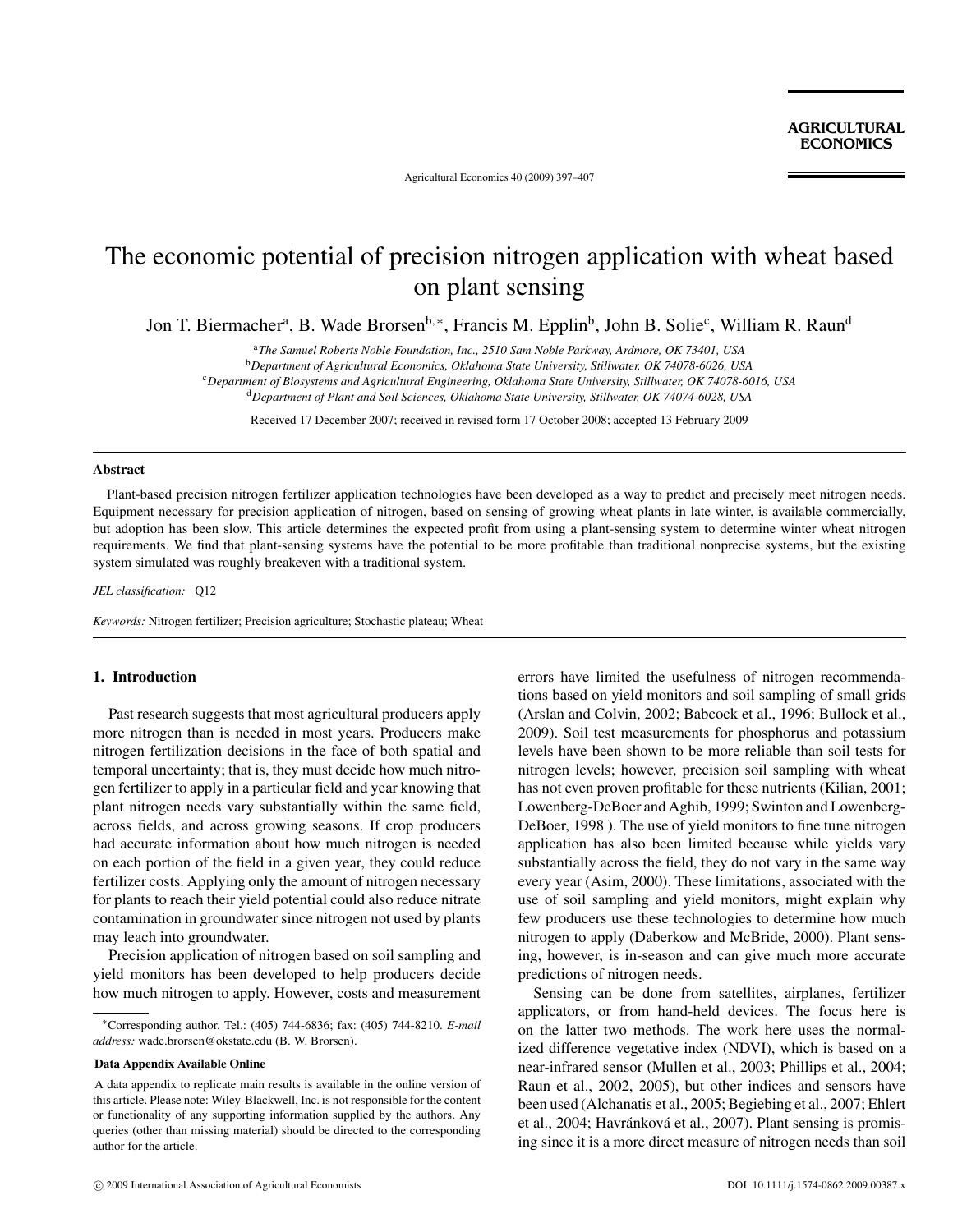tests and yield monitors. However, adoption of such technologies has been slow (Lowenberg-DeBoer, 2006). Plant sensing is clearly an outstanding technical achievement, but it apparently faces some economic hurdles. One economic challenge to plant sensing is that it requires the use of higher priced sources of nitrogen fertilizer (e.g., liquid urea ammonium nitrate (UAN) solutions) relative to the conventional pre-plant source of nitrogen commonly used in the region (i.e., anhydrous ammonia (NH3)). As a result, the gains in nitrogen use efficiency (NUE) of the sensor-based system must be large enough to offset the substantial cost savings associated with using the lower priced anhydrous ammonia.

Plant-sensing technology requires investment in specialized plant-sensing equipment that once purchased, farmers and fertilizer firms cannot easily resell to recoup the investment. When investment is irreversible, there is an option value in postponing the decision to invest and search for new information. However, accurate information about expected producer benefits from using plant sensing is lacking. This lack of information may explain why adoption has been slow (Isik et al., 2005). Information about economic performance of plant-sensing technologies could also be valuable to agricultural machinery manufacturers and fertilizer companies since it could provide them with a target cost needed to encourage producers to adopt the technologies.

The objective of this research is to determine the potential profitability of nitrogen recommendations based on whole-field and variable-rate winter wheat plant sensing relative to conventional practices. Data obtained from field trials are used to estimate expected returns from five nitrogen fertilization alternatives for winter wheat that is planted in the late summer or early fall and harvested the following June. The five systems include (1) a check system with no nitrogen added either pre-plant or late winter; (2) a pre-plant  $NH<sub>3</sub>$  uniform rate of 90 kg per ha of nitrogen, a proxy for the state extension service recommendation and current farmer practice; (3) a late-winter topdress UAN application with a uniform rate based on plant sensing; (4) a late-winter topdress UAN precise-rate system based on real-time sensing (perfect knowledge); and (5) a late-winter topdress UAN precise-rate system based on real-time sensing and a nitrogen fertilizer optimization algorithm (NFOA) developed by Raun et al. (2002). There are several commercially available real-time sensors for nitrogen fertilization (Ehlert and Dammer, 2006). The focus here is on the Raun et al. (2002) system that is marketed under the name Greenseeker since it is specifically calibrated for winter wheat production in the Southern Plains of the United States. We develop a yield response to nitrogen function that is conditional on plant sensing. A difficulty that had to be overcome is that for the available experimental data, all nitrogen was applied pre-plant.

# **2. Theory**

Farmers must decide prior to fall planting whether or not they want to use the plant-sensing technologies considered here. While the decision is made under uncertainty, the choice of fertilization strategy is likely to have a small effect on the

profit variability of the entire farm; therefore an expected profitmaximizing framework is appropriate. The decision rule for the risk-neutral producer can be written as

Producer decision

$$
= \begin{cases} \text{adopt,} & \text{if } E(\max E(\pi^{\text{new}})) - E(\max E(\pi^{\text{old}})) > \lambda, \\ \text{not adopt,} & \text{otherwise,} \end{cases} \tag{1}
$$

where  $\lambda \geq 0$  represents the cost of change and  $E(\pi^k)$  is the expected profit from using the *k*th technology ( $k = \{new, old\}$ ). As Eq. (1) shows, if the expected profit from the proposed technology is greater than the expected profit with the traditional technology plus the cost of change, then the new technology will be adopted. The plant-sensing technology considered here may provide economic value from increasing grain, reducing costs, or some combination of both.

The plant-sensing system of Raun et al. (2002) essentially requires that a producer conduct a nitrogen response experiment in each field. The experiment can consist of a single nitrogen-rich strip (NRS) where a nonlimiting level of nitrogen is applied pre-plant so that nitrogen will not be the constraining input, allowing plants to reach their yield plateau. But, it can also consist of a set of ramped nitrogen strips where increasingly higher amounts of nitrogen are applied. With an NRS experiment, sensors are used to compare the relative growth between the plants growing in the NRS and the plants growing in the unfertilized areas of the field. A formula is then used to determine nitrogen needs in the unfertilized areas of the field. With the ramped strips technique, a linear plateau model can be estimated and the nitrogen level to reach the plateau is the recommended level so long as the marginal value product of the yield at the plateau is greater than the marginal input cost. Nitrogen needs can vary across the field and real-time systems have been developed to sense and fertilize grids smaller than a square meter in an attempt to apply just the right amount of nitrogen to each grid.

We assume here that the nitrogen application system chosen and the timing of N application do not affect the optimal quantity of other inputs. Nitrogen can either be applied pre-plant, in which case  $NH<sub>3</sub>$  can be knifed into the soil, or nitrogen can be applied as a topdress application (here assumed to be liquid 28% UAN) in late winter to growing plants. Assuming that price and yield are uncorrelated, the producer's optimization problem can be represented as

$$
\max_{N^{P}, N^{T}, \lambda} E(R) = pE(y) - r^{P} N^{P} - r^{T} N^{T} - \lambda_{1} C^{P}
$$
  
\n
$$
-\lambda_{2} C^{NRS} - \lambda_{3} [(1 - \lambda_{2}) C^{T} + \lambda_{2} C^{N(ORI)}],
$$
  
\ns.t.  
\n
$$
y = y(N),
$$
  
\n
$$
N = N^{P} + \psi N^{T},
$$
  
\nIf  $N^{P} > 0$  then  $\lambda_{1} > 0$   
\nIf  $N^{T} > 0$  then  $\lambda_{3} > 0$   
\nIf  $\lambda_{2} > 0$  then  $N^{T} = N(ORI)$   
\n $\lambda_{i} \in \{0, 1\} \quad \forall i, \text{ and}$   
\n $N^{P}, N^{T} \ge 0,$  (2)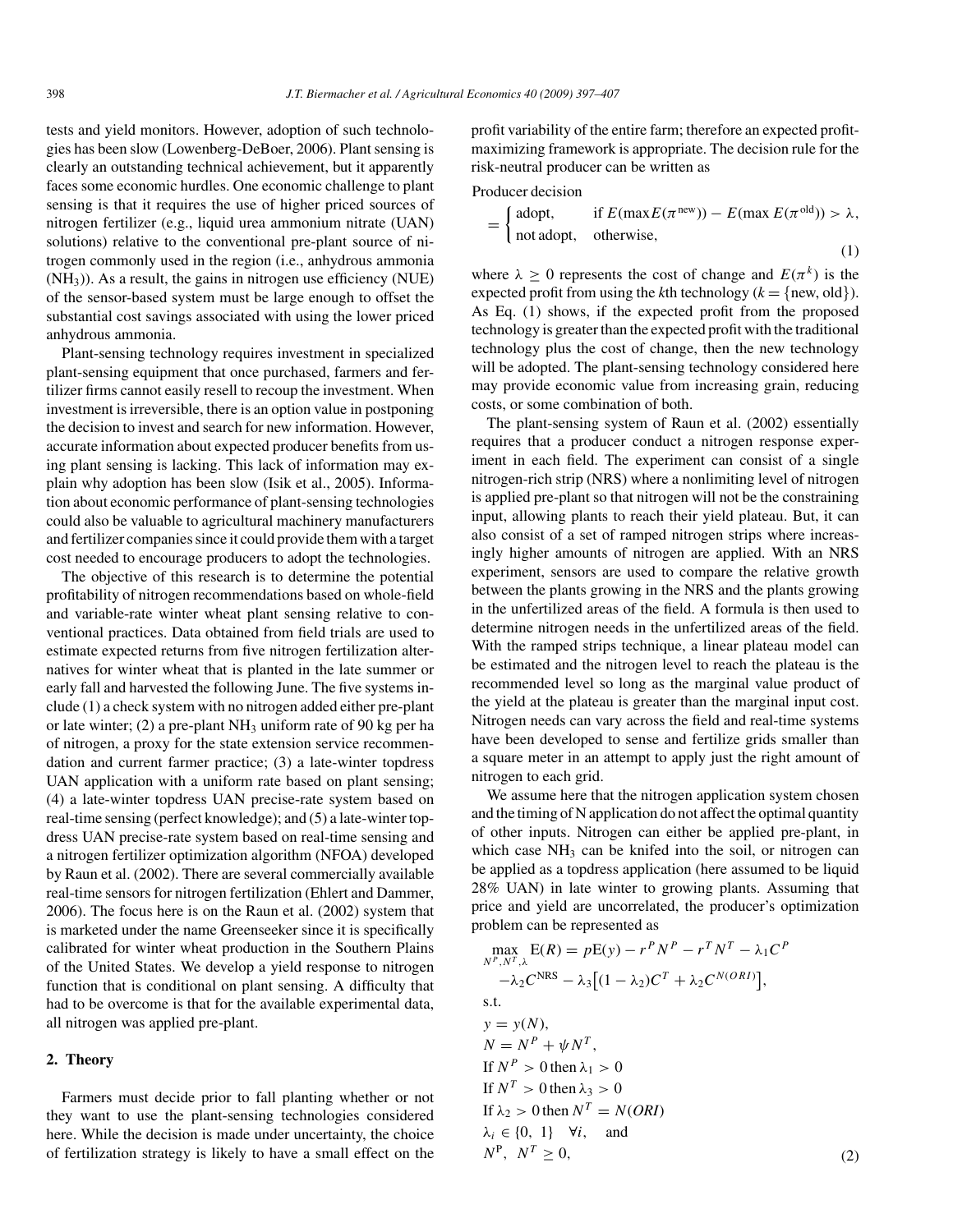where  $R$  is the net return above nitrogen fertilizer application costs; *y* is the yield; *N* is the sum of pre-plant nitrogen  $(N^P)$ and topdress nitrogen  $(N^T)$ ;  $\psi > 1$  is the relative efficiency of topdress nitrogen (UAN) relative to pre-plant (NH3); *p* represents the expected price of wheat;  $\lambda = (\lambda_1, \lambda_2, \lambda_3)$  is a vector of binary choice variables;  $r^P$  and  $r^T$  represent the prices of pre-plant nitrogen and topdress nitrogen, respectively;  $C^P$  represents pre-plant nitrogen application costs;  $C<sup>NRS</sup>$  represents the cost of the NRS;  $C^{N(ORI)}$  represents the cost of a machine that senses the plants with optical sensing where the optical reflectance index (ORI), which is based on NDVI, measures the amount of nitrogen available to the plants at the time of sensing and then applies a precise quantity of topdress nitrogen to each grid;  $C<sup>T</sup>$  represents the conventional topdress nitrogen application costs; and the function *N(ORI)* is the application rate algorithm based on precision-sensing information (NRS). Note that  $\lambda_3$  is selected conditional on NRS being known.

Increased yields with precision plant sensing could come about from conventional systems applying either too much or too little nitrogen. The evidence regarding whether excess nitrogen causes yields to decline is mixed (Biermacher et al., 2006) but tends to suggest a little or no yield decrease from applying excess nitrogen. A conventional system that applied too little nitrogen would clearly lead to lower yields than a precision-sensing system that applied exactly the amount of nitrogen needed. In practice however, wheat producers in the region apply more nitrogen than is needed in most years (Hossain et al., 2004). As a result, most of the advantage of precision sensing for winter wheat producers is expected to be due to the reduced cost of nitrogen fertilizer rather than the increased yield. Although agronomic results (Raun et al., 2002 and Mullen et al., 2003) clearly show that the optical-sensing system uses substantially less total nitrogen, it faces a major economic challenge because plant sensing uses nitrogen in liquid form (UAN), which is more expensive than anhydrous ammonia  $(NH_3)$  used with conventional technologies (i.e.,  $r^P < r^T$ ).

## **3. Procedures**

The stochastic plateau function of Tembo et al. (2008) was developed specifically to match the production function assumed by Raun et al. (2002) and has been used successfully by Kaitibie et al. (2003, 2007) Therefore, we use Tembo et al.'s linear response stochastic plateau function to represent wheat response to nitrogen:

$$
y_{it} = \min [\beta_0 + \beta_1 ORI_{it}^S(N_{it}^P) + \beta_2 N_{it}^T, \mu_m + v_t] + u_t + \varepsilon_{it},
$$
\n(3)

where  $y_{it}$  is the wheat yield in kg per ha on grid *i* in year *t*;  $N_{it}^P$ is the level of pre-plant nitrogen;  $N_t^T$  is the level of topdress nitrogen;  $ORI_{it}^{S}$  ( $N_{it}^{P}$ ) represents an optical reflectance index taken in the late winter on grid *i* in year *t*;  $\mu_m$  is the average plateau yield,  $\beta_0$ ,  $\beta_1$ , and  $\beta_2$  are the parameters to be estimated;  $v_t$ represents the plateau year random effect;  $u_t$  is a year random effect that shifts the intercept, and  $\varepsilon_{it}$  is an i.i.d. normal error term.

Our data include pre-plant nitrogen and ORI readings for pre-plant nitrogen, but no topdress nitrogen was applied. The available data were collected for another purpose. Therefore, Eq. (3) cannot be estimated directly. To circumvent this limitation, we assume that the marginal productivity of topdress nitrogen is the same as (or at least proportional to) the marginal productivity of pre-plant nitrogen. Next, we estimate two separate regressions: wheat yield is regressed on the ORI, and the ORI is regressed on pre-plant nitrogen. Estimates from these regressions are then used to construct Eq. (3).

Let the relationship between wheat yield and the ORI be written as

$$
y_{it} = a + bORI_{it}^{S}(N_{it}^{P}) + \theta_{it}, \qquad (4)
$$

where  $y_{it}$  is the wheat yield in kg per ha on grid  $i$  in year  $t$ , *a* and *b* are the intercept and slope coefficients to be estimated respectively, and the error term  $\theta_{it}$  is partitioned into an independently and identically distributed random error term *ηi*<sup>t</sup> that has mean zero and variance  $\sigma_{\eta}^2$ , and the year random effect  $\omega_t$ that has mean zero and variance  $\sigma_{\omega}^2$ . We use a linear function rather than an exponential function like Raun et al. (2002) because it allows deriving an analytical solution. The estimated exponential model is very close to linear so this difference is relatively unimportant.

Independence is assumed between the two variance components, and therefore the variance of the overall error term is  $\sigma_{\theta}^2 =$  $\sigma_{\omega}^2 + \sigma_{\eta}^2$ . The symbol *ORI*<sup>*S*</sup><sub>*it*</sub> (*N*<sub>*l*</sub><sup>*n*</sup>), previously defined as the ORI taken in the late winter on grid *i* in year *t*, is the normalized difference vegetation index sensor reading divided by the number of growing degree days. The ORI measures the amount of nitrogen available to the plants at the time of sensing, which in turn helps in quantifying the amount of additional nitrogen needed to reach plateau yields.

The second regression used to construct Eq. (3) is the regression of ORI on pre-plant nitrogen. This relationship is defined as

$$
ORIitS(NitP) = min (\alpha + \beta NitP, ORIM + vt) + ut + \varepsilonit,
$$
 (5)

where  $ORI_{it}^{S}$  ( $N_{it}^{P}$ ) is as defined previously;  $\alpha$  and  $\beta$  are the intercept and slope parameters to be estimated respectively;  $N_t^P$ is nitrogen applied on grid *i* at the time of planting in year *t*; *ORI<sup>M</sup>* is the expected plateau level of ORI;  $v_t \sim N(0, \sigma_v^2)$ represents year random effects on the plateau;  $u_t \sim N(0, \sigma_u^2)$ represents year random effects;  $\varepsilon_{it} \sim N(0, \sigma_{\varepsilon}^2)$  is the traditional random error term. The null hypothesis that the response part of Eq. (5) is linear was tested versus the alternative of a quadratic response. The null hypothesis of a linear model could not be rejected using a likelihood ratio test (the actual chi-squared value was 3.3 and the 0.05 critical value is 3.8).

The estimates from Eqs. (4) and (5) are used to construct Eq. (3). Again, the key assumption is that the marginal productivity of topdress nitrogen is the same as (or at least proportional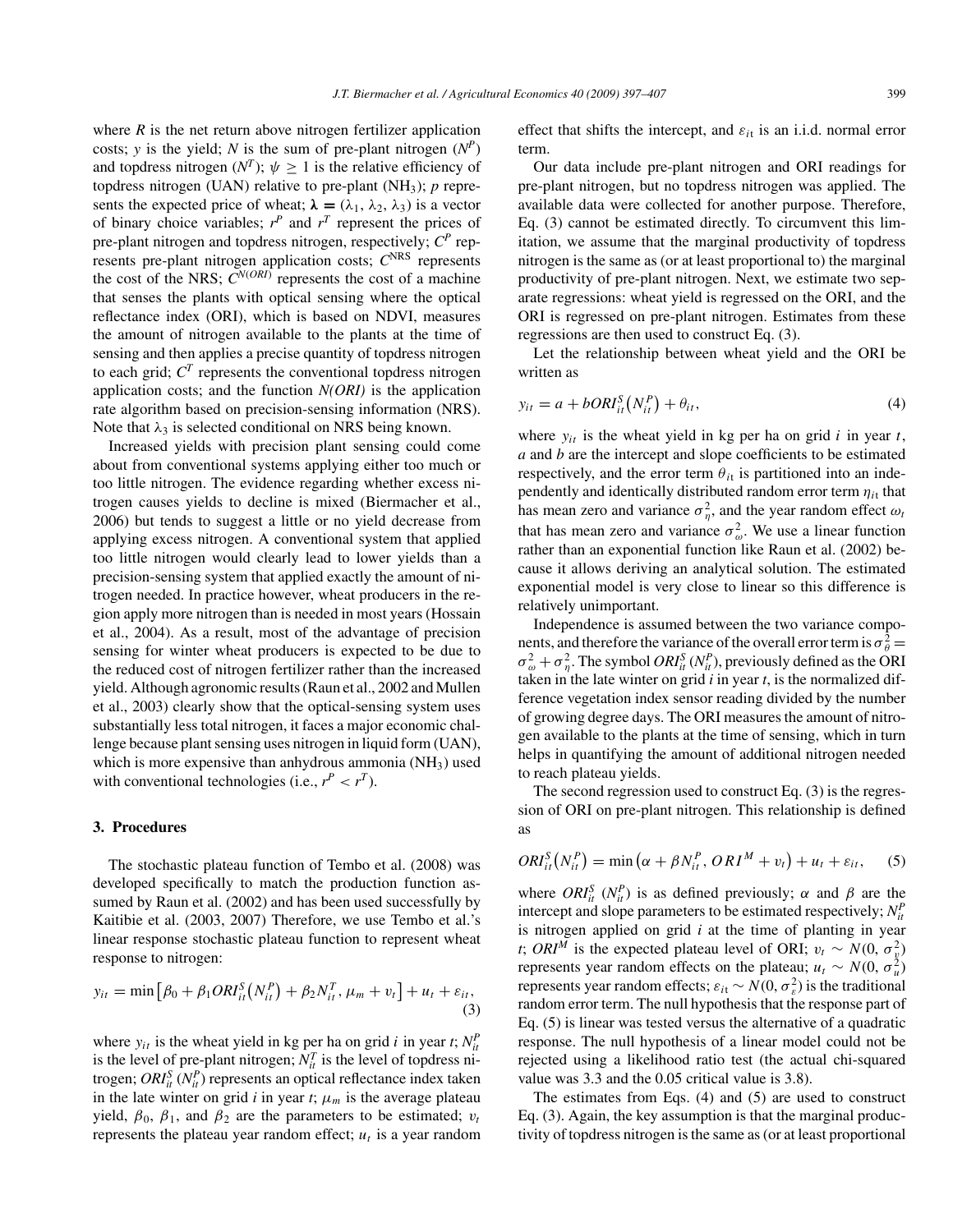to) the marginal productivity of pre-plant nitrogen; that is,  $\beta_1$  $= b$ , and  $\beta_2 = b\beta$ . When the plant-sensing technology is used to obtain a single estimate of the uniform whole-field nitrogen requirement, only an average measure of ORI is used, which implies that the spatial variation on each grid remains. However, since sensor measurements are taken from the NRS, no error in measuring the plateau is assumed. With this assumption we set  $\beta_0 = a$  from Eq. (4), and Eq. (3) can be re-written as

$$
y_{it} = \min [a + b(\alpha + \beta N_{it}^{P}) + b\beta N_{it}^{T}, a + bORI^{M} + bv_{t}]
$$
  
+
$$
bu_{t} + b\varepsilon_{it} + \theta_{it},
$$
 (6)

which imposes  $\partial y_{it}/\partial N_{it}^T = \partial y_{it}/\partial N_{it}^P = b\beta$ .

Determining the optimum pre-plant level of nitrogen analytically using the stochastic plateau model in Eq. (6) is not straightforward because year and spatial random effects enter Eq. (6) nonlinearly. The optimal level of nitrogen to apply with this functional form has been developed by Tembo et al. (2008). The optimum input level  $(N_{it}^{P^*})$  can be determined as

$$
N_{it}^{P^*} = \min\left(0, \frac{1}{\beta}\big(ORI_t^M + Z_\delta \sigma_v - \alpha\big)\right),\tag{7}
$$

where  $Z_{\delta}$  is the critical *Z*-value where  $\delta = 1 - \Phi = r/(pb\beta)$ is the observed probability in the right-hand tail of the *N*(0, 1) distribution, *r* is the price of nitrogen, and *p* is the price of wheat.

If the variable rate plant-sensing technology is applied, and we assume information from the NRS and each grid is sensed perfectly, then we can re-write Eq. (3) as

$$
y_{it} = \min\left[a + bORI_{it}^{S}(N_{it}^{P}) + b\beta N_{it}^{T}, a + bORI_{t}^{NRS}\right] + \theta_{it},
$$
\n(8)

where  $ORI_t^{NRS}$  is the in-field experimental measure from an NRS. The model in Eq. (8) is a linear plateau model and the optimum is the level of nitrogen needed to reach the plateau on each grid, which is

$$
N_{it}^{T^*} = \begin{cases} \frac{ORI_t^{NRS} - ORI_{it}^S}{\beta}, & \text{if } pb\beta > r, \\ 0, & \text{otherwise.} \end{cases}
$$
(9)

Note that we are implicitly assuming that none of the errors in Eq. (5) represents measurement error. If we were to add measurement error, we would end up with the model developed by Berck and Helfand (1990) and Paris (1992). Adding measurement error would further reduce the value of sensing.

When the sensor-based system is used to obtain a uniform, whole-field N application recommendation, the ORI on each individual grid in the field is not measured. Instead, only a sample of sensor measurements is collected, providing for an average measure of ORI. This implies that spatial variation on each grid is expected to be present. However, since sensor measurements are taken from the NRS, which covers a strip across the length of the field, no error in the plateau is assumed. This implicitly assumes that all variation across grids is due to differences in available nitrogen and therefore all grids have the same yield plateau (which is likely not true in practice and is yet another assumption that causes our result to favor sensing). The error remains in the response portion of the plateau and the production function becomes

$$
y_{it} = \min\left[a + b\overline{ORI}_{it}^{S} + b\beta N_{it}^{T} + b\varepsilon_{it}, a + bORI_{t}^{NRS}{}_{t}\right] + \theta_{it},
$$
\n(10)

where  $\overline{ORI}_{it}^S$  is an average ORI reading across an unfertilized portion of the field near the NRS. The solution to the optimal level of nitrogen in Eq. (10) is analogous to Eq. (6) except that the upper rather than the lower tail of the distribution is needed. The optimal whole-field uniform rate  $(N_{it}^{W^*})$  can be determined as

$$
N_{it}^{W^*} = \min\left(0, \frac{1}{\beta} \left( ORI_t^M + Z_{\delta_W} \sigma_{\varepsilon} - \overline{ORI}_{it}^S \right) \right),\tag{11}
$$

where  $Z_{\delta_W}$  is the critical *Z*-value where  $\delta_W = \Phi = r/(pb\beta)$ is the observed probability in the right-hand tail of the *N*(0, 1) distribution, *r* is the price of nitrogen, and *p* is the price of wheat. Note that the current agricultural extension service recommendation for whole-field uniform rates in the region will underestimate the optimal level of nitrogen because it does not consider the remaining spatial variability. Also note that in an actual field, the plateau might vary across grids, which again is a simplification that could cause the value of sensing to be overstated, unless the sensing could also identify grids with less yield potential (research under way attempts to do so by not applying nitrogen where there are few or no plants). Other types of measurement error can be readily included in the same way as the spatial variability is included.

# *3.1. Optimizing nitrogen using the nitrogen fertilizer optimization algorithm (NFOA)*

The NFOA developed by Raun et al. (2002) is used to determine how much topdress nitrogen is needed. Note that this system is disadvantaged here because it assumes a higher marginal product of nitrogen than the function simulated. Following Raun et al., the optimal level of nitrogen is defined as

$$
N_{it}^{\text{NFOA}} = \tau (YPN_{it} - YPO_{it})/\gamma, \qquad (12)
$$

where  $\tau$  is 0.0239, since on average wheat contains 2.39% nitrogen, *γ* is a constant that represents the level of NUE that is the percentage of nitrogen that is used by the plant rather than lost (we use the midpoint of the range recommended by Raun et al. (2002) who recommend using an NUE between 0.50 and 0.70), *YP*0*<sup>i</sup>*<sup>t</sup> is the yield response to *ORI* and gives an estimate at the time of sensing for wheat yield potential when no additional nitrogen is added. In the NFOA, *YP*0*<sup>i</sup>*<sup>t</sup> is defined mathematically as

$$
YPO_{it} = c_0 \exp(ORI_{it}c_1), \tag{13}
$$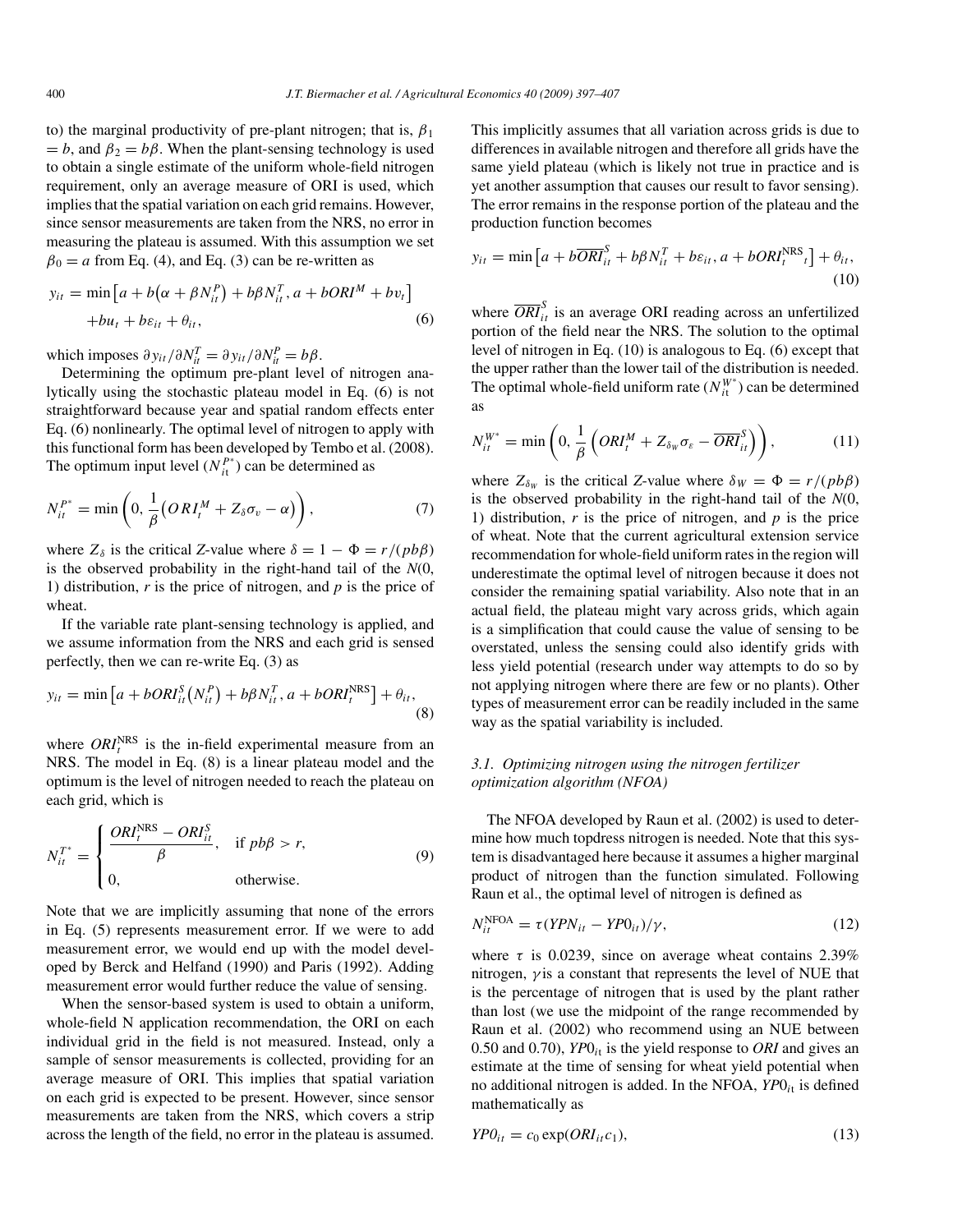where  $c_0$  and  $c_1$  are the intercept and the slope parameters.<sup>1</sup> The symbol *ORIit* denotes the ORI taken in the late winter on grid *i* in year *t*, and the symbol *YPNit* in Eq. (12) is defined as the yield potential when additional nitrogen fertilizer is applied in the late winter at a level necessary to bring plant growth to the maximum potential, or mathematically:

$$
YPN = \begin{cases} \max((RI \times YPO), YPO), & \\ \text{if } \max((RI \times YPO, YPO) < y^{\max}), \\ y^{\max}, & \text{otherwise,} \end{cases} \tag{14}
$$

where *RI* is a response index that is calculated as

$$
RI = \frac{ORI \text{ from NRS}}{ORI \text{ from farmer practice}} = \frac{ORI_t^{\text{NRS}}}{E(ORI_{it}^S)} = \frac{ORI_t^{\text{NRS}}}{\alpha + u_t}.
$$
\n(15)

According to Raun et al. (2002), *y*max is the biological maximum yield for the specific crop grown within a specific region and under defined management practices. Raun et al. use 6,988 kg per ha for the maximum yield of dryland winter wheat produced in central Oklahoma. Substituting Eq. (14) into Eq.  $(15)$  gives

$$
YPN_{it} = \begin{cases} \max\left( \left( \frac{ORI_t^{NRS}}{\alpha + u} \times 0.359 \exp(ORI_{it} \times 0.3244) \right), \\ 0.359 \exp(ORI_{it} \times 0.3244) \right), \text{ if} \\ \max((RI \times YPO, YPO) < y^{\max}), \\ y^{\max}, \text{ otherwise.} \end{cases} (16)
$$

Noting that the response function we have estimated in this paper is modeled after the NFOA is important. The main difference is that we estimate the marginal product from the data rather than based on agronomic relationships.

#### **4. Data and empirical procedures**

The parameters of Eqs. (4) and (5) are estimated using data from nine years of on-farm winter wheat experiments conducted either on or near agronomic research stations throughout Oklahoma from 1998 to 2006. The locations are near Perkins, Stillwater, Hennessey, Haskell, Tipton, and Lahoma. Most of the locations are distant from each other so site-years are used rather than years in the estimation of random effects. As Bullock

et al. (2009) note, the use of several years of data and multiple locations is important in precision agriculture research, but most research including Bullock et al. (2009) have either had only one or two years of data or one or two locations. These data include observations for wheat yield, ORI, and pre-plant nitrogen applied. All nitrogen was applied pre-plant.

Varying levels of nitrogen were applied to each experimental plot prior to planting wheat in late September or early October. All ORI readings were taken during Feekes growth stages 4 (leaf sheaths beginning to lengthen) and 5 (pseudo-stem, formed by sheaths of leaves strongly erect) (Large, 1954). ORI readings were collected from a 4 square meter area between 10 a.m. and 4 p.m. under natural lighting between January and March. Grain yield was measured from the same 4 square meter area. The mean ORI reading on plots that received no nitrogen was 5.60, while the average ORI on the NRS was 7.10, which shows that the ORI was able to capture nitrogen stress. The cell means are presented in Table 1. Table 1 illustrates that nitrogen was usually beneficial, but not always. Additional information regarding the experiments can be found in Mullen et al. (2003).

Anselin et al. (2004) explain that spatial autocorrelation can take the form of a spatial lag or a spatial error model. With a spatial lag model, the level of nitrogen applied to a plot would affect the yield on an adjacent plot. The agronomists only harvest the center of the plots so spatial lag effects are unlikely although not impossible since nitrogen is mobile in the soil. Spatial error models are common in farmer's fields. Spatial error models are created when there are two or more distinctly different areas of a field such as areas with two different soil types. The data used here are collected from plots that were placed in areas that were selected to be uniform and so spatial error is likely small. If it had been possible to estimate a spatial error model in this research, we can expect that it would have had its usual result of slightly reducing *t*-values and having a little effect on coefficient estimates. Future research may want to consider estimating a stochastic plateau model in the presence of spatial lag or spatial error effects. A greater concern than spatial autocorrelation, however, is that the data used here may have less spatial variability than farmers' fields.

Our measures of the value of grid sensing apply to the size of plots that we have in our dataset. One-square-meter plots would have additional variability and thus the value of sensing smaller plots would be larger than that estimated here. All plots are near each other. In an on-farm situation, some plots would be farther from the NRS than with the data used here. If the field were not uniform, predictions would be less accurate in an actual on-farm situation than with the data used here.

Carryover of nitrogen is usually small, but there is a potential effect of carryover of excess nitrogen that is not considered. Raun et al. (1998) find some greater carryover of nitrogen on the plots with the largest nitrogen applied in long-term experiments. Some of the plots used here are from long-term experiments. If carryover is larger on plots with more applied N, ignoring the carryover will bias the estimates of our stochastic plateau model

<sup>1</sup> Note that parameter estimates have been shifted one standard deviation out to the left in an effort by Raun et al. (2005) to describe a yield frontier. Current estimates of  $c_0$  equal to 0.359 and  $c_1$  equal to 0.3244 describe the frontier.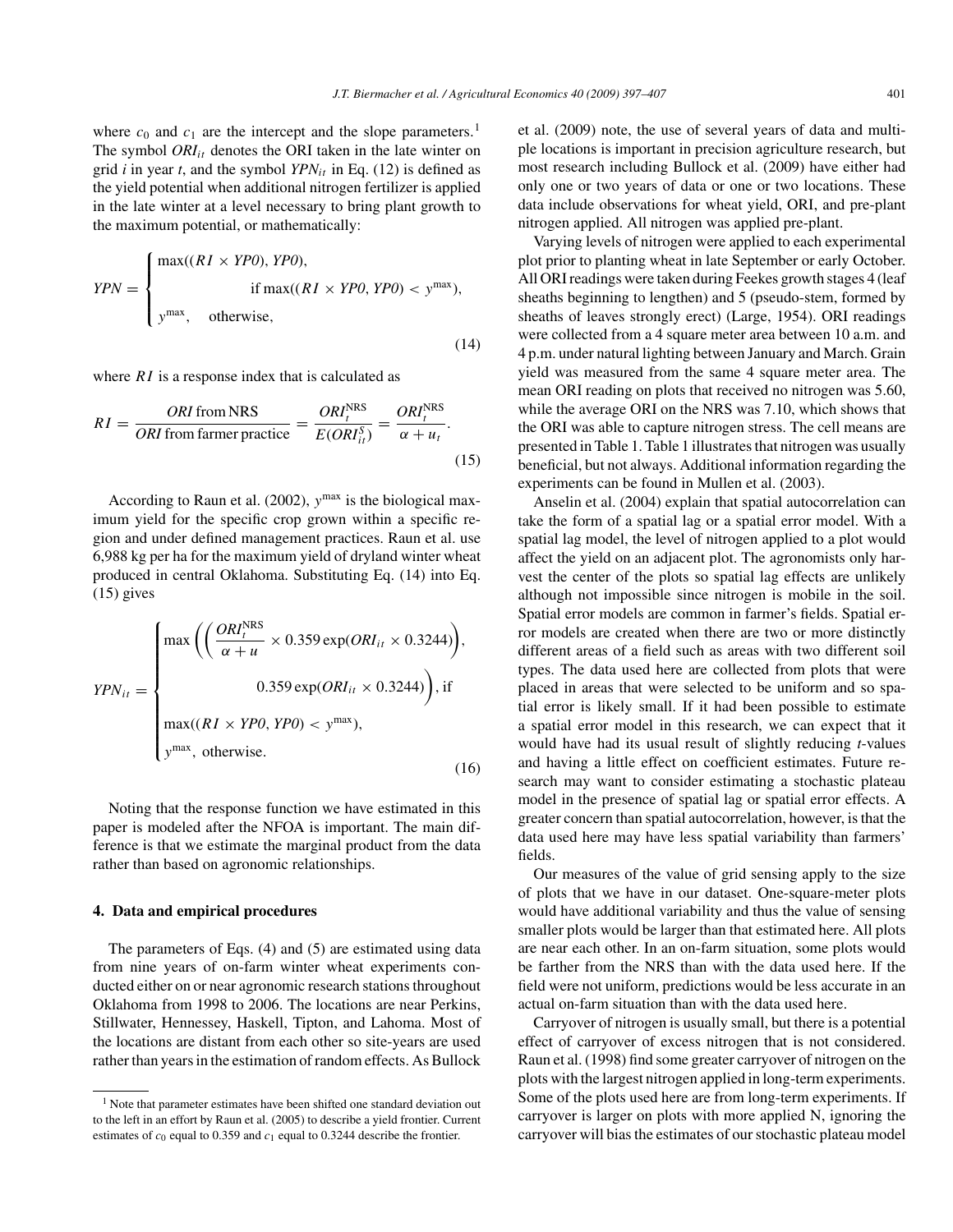#### Table 1

|  |  |  | Wheat grain yield by N application level, location and year (kg/ha) |  |  |  |
|--|--|--|---------------------------------------------------------------------|--|--|--|
|--|--|--|---------------------------------------------------------------------|--|--|--|

|         |                                                                                               | Locations of agronomic experiments                                                                   |                                                                      |                                                                                                                            |                                                                                                                                                      |                                                                             |                                                                                                                                                                 |                                                                            |                                                                                                  |
|---------|-----------------------------------------------------------------------------------------------|------------------------------------------------------------------------------------------------------|----------------------------------------------------------------------|----------------------------------------------------------------------------------------------------------------------------|------------------------------------------------------------------------------------------------------------------------------------------------------|-----------------------------------------------------------------------------|-----------------------------------------------------------------------------------------------------------------------------------------------------------------|----------------------------------------------------------------------------|--------------------------------------------------------------------------------------------------|
| Year L1 |                                                                                               | L2                                                                                                   | L <sub>3</sub>                                                       | L <sub>4</sub>                                                                                                             | L <sub>5</sub>                                                                                                                                       | L <sub>6</sub>                                                              | L7                                                                                                                                                              | L8                                                                         | L9                                                                                               |
|         | 1998 na (0)<br>na (56)<br>na (90)<br>na (123)                                                 | na(0)<br>na (112)<br>na (168)                                                                        | na(0)<br>na (56)<br>na (90)<br>na (123)                              | na(0)<br>na (22)<br>na (45)<br>na (67)<br>na (90)                                                                          | na(0)<br>na(45)<br>na (90)                                                                                                                           | $1,146(0)$ [20.0, 9]<br>$1,601(56)$ [22.1, 9]                               | 1,313 (0) [18.4, 12]<br>$1,390(56)$ [25.6, 12]<br>2,061 (112) [22.8, 9] 1,449 (112) [23.9, 12] na (90)<br>2,194 (168) [24.2, 9] 1,486 (168) [34.6, 12] na (123) | na(0)<br>na(45)                                                            | 3,028 (0) [11.5, 12]<br>3,669 (56) [11.5, 12]<br>4,009 (112) [11.7, 12]<br>5,276 (168) [6.2, 12] |
|         | 1999 2, 167 [8.1, 3]<br>3,510 [7.6, 6]<br>$3,513$ [13.6, 6]                                   | 1,766 [23.9, 8]<br>3,246 [12.1, 6] 2,311 [40.1, 15]<br>1,581 [32.3, 4]                               |                                                                      | na (112)<br>1,563 [15.2, 8]<br>2,077 [17.7, 4]<br>2,599 [18.9, 4]<br>3,196 [12.8, 4]<br>3,983 [16.9, 4]<br>4,439 [3.72, 4] |                                                                                                                                                      | $1,076$ [33.7, 3]<br>1,788 [25.4, 3]<br>2,566 [12.9,3]<br>$2,292$ [11.1, 3] |                                                                                                                                                                 | 855 [23.2, 8]<br>1,344 [12.2, 4]<br>1,722 [11.81]<br>$1,695$ [44.6, 3]     |                                                                                                  |
|         | 2000 2,182 [5.8, 3]<br>2,514 [39.2, 6]                                                        | $2,490$ [5.8, 3]<br>2,298 [16.5, 6] 2,936 [26.4, 14] 3,992 [9.0, 6]<br>2,547 [38.8,6] 1,627 [35.5,4] | 3,797 [2.9, 3]<br>$3,564$ [26.1,6]<br>3,900 [11.6, 6] 3,521 [9.2, 4] | $1,897$ [16.1, 8]<br>$2,682$ [10.1, 4]<br>2,974 [16.1,4]<br>3,540 [9.1, 4]                                                 |                                                                                                                                                      | $2,603$ [na, 3]<br>2,947 [27.2, 3]<br>3,894 [5.7,3]<br>2,981 [35.7, 3]      |                                                                                                                                                                 | $1,176$ [14.6, 6]<br>$1,850$ [15.4, 4]<br>2,448 [12.3,4]<br>3,609 [3.8, 4] |                                                                                                  |
|         | 2001 2,691 [9.3, 3]<br>$3,263$ [13.2, 6]                                                      | 3,119 [27.2, 8]<br>$3,184$ [12.6,6] $3,034$ [43.1,15]<br>3,335 [24.2, 6] 2,529 [19.4, 4]             |                                                                      | 3,476 [30.4, 4]                                                                                                            |                                                                                                                                                      | 2,748 [6.7, 3]<br>2,372 [10.9,3]<br>2,287 [24.8, 3]<br>2,496 [25.5, 3]      |                                                                                                                                                                 | $1,053$ [31.1, 8]<br>1,622 [40.7,4]<br>1,942 [14.3, 4]<br>1,328 [25.0, 3]  |                                                                                                  |
|         | 2002 1,560 [36.7, 2] 3,110 [16.9, 2]<br>2,927 [9.9, 6]<br>$3,774$ [15.1,6]<br>3,370 [21.4, 6] | 1,932 [48.0, 16] 2,933 [19.1, 6] 3,035 [na, 1]<br>1,149 [46.3,4]                                     | 3,134 [26.3,6]                                                       | 2,884 [22.9, 3] 2,709 [18.2, 8]<br>2,950 [24.1,3]<br>2,784 [37.5, 5] 2,709 [23.7, 3]<br>2,658 [13.9, 2]                    |                                                                                                                                                      | 2,923 [34.3, 3]<br>2,588 [6.6, 3]<br>2,618 [14.4,3]<br>3,249 15.7, 3]       |                                                                                                                                                                 | $1,060$ [15.7, 6]<br>$1,630$ [20.1, 4]<br>2,421 [13.9,4]<br>2,985 4.3, 4]  |                                                                                                  |
|         | 2003 2,945 [16.8, 3]<br>3,719 [22.9, 6]<br>4,739 [23.1, 6]<br>4,946 [11.9, 6]                 |                                                                                                      |                                                                      | 2,928 [5.7, 3]<br>2,714 [14.9, 8]<br>4,034 [16.4, 4]<br>4,750 [13.0, 4]<br>4,901 [8.1, 3]<br>6,107 [18.2, 3]               |                                                                                                                                                      | $2,794$ [6.2, 3]<br>$3,512$ [11.6, 3]<br>3,814 [12.0, 3]<br>3,738 [13.2, 3] |                                                                                                                                                                 | $1,357$ [11.8, 2]<br>1,951 [19.2, 4]<br>2,092 [37.8, 4]<br>2,686 [23.7, 4] |                                                                                                  |
| 2004    |                                                                                               |                                                                                                      |                                                                      | 5,956 [2.2, 3]<br>3,216 [23.9, 4]<br>$3,100$ [25.5, 4]                                                                     | 1,476 [23.4, 8] 2,426 [17.6, 4] 1,935 [16.2, 3]<br>1,765 [25.6, 4] 2,743 [17.2, 4] 3,042 [33.5, 3]<br>1,936 [32.2,4] 4,271 [17.7,4] 3,775 [18.3,3]   | 3,019 [28.4, 3]                                                             |                                                                                                                                                                 | 1,516 [25.7, 8]<br>2,145 [25.9, 4]<br>2,910 [30.4,4]<br>1,295 [30.8, 4]    |                                                                                                  |
| 2005    |                                                                                               |                                                                                                      |                                                                      | 3,412 [10.9, 4]<br>$1,694$ [20.4, 8]<br>2,113 [13.5,4]<br>$2,607$ [15.1, 4]<br>$2,767$ [10.7, 4]<br>2,476 [44.1,4]         |                                                                                                                                                      | 3,354 [18.9, 3]<br>4,057 [21.5,3]<br>4,271 [10.7, 3]<br>3,735 [10.3, 3]     |                                                                                                                                                                 | 1,770 [31.6, 8]<br>1,933 [18.2,4]<br>$2,452$ [3.9, 4]<br>2,273 [13.9, 4]   |                                                                                                  |
| 2006    |                                                                                               |                                                                                                      |                                                                      | 2,806 [29.9, 4]<br>2,110 [28.0, 4]<br>2,490 [36.1, 4]<br>1,993 [58.9, 4]                                                   | 2,398 [22.5, 8] 1,276 [56.1, 4] 917 [22.4, 3]<br>2,498 [24.6, 4] 3,175 [18.1, 4] 1,608 [15.9, 3]<br>3, 109 [4.7, 4] 4, 373 [16.4, 4] 2, 051 [8.7, 3] | 2,056 [14.8, 3]                                                             |                                                                                                                                                                 | 891 [16.2, 8]<br>764 [37.9, 4]<br>742 [22.1, 4]<br>575 [15.2, 4]           |                                                                                                  |

*Note*: Numbers in parentheses are N application levels (kg/ha).

Numbers in brackets are coefficient of variation and number of samples, respectively.

N application levels for each location do not vary by year.

L1 is Stillwater (site A), L2 is Haskell, L3 is Hennessey, L4 is Lahoma, L5 is Stillwater (site B), L6 is Perkins (site A), L7 is Perkins (site B), L8 is Stillwater (site C), and L9 is Tipton.

Weather data from each of these sites are available from Oklahoma Climatalogical Survey in Norman, OK, USA.

toward overestimating the slope and thus underestimating the N needed to reach the plateau.

Parameters in Eq. (4) are estimated with a linear mixed effects model (PROC MIXED in SAS). The null hypothesis of no random effects is tested using a likelihood ratio test. The parameters of the stochastic plateau model in Eq. (5) are estimated using SAS NLMIXED. Then, the estimates from Eqs. (4) and (5) are used to construct Eq. (6), which is then used to simulate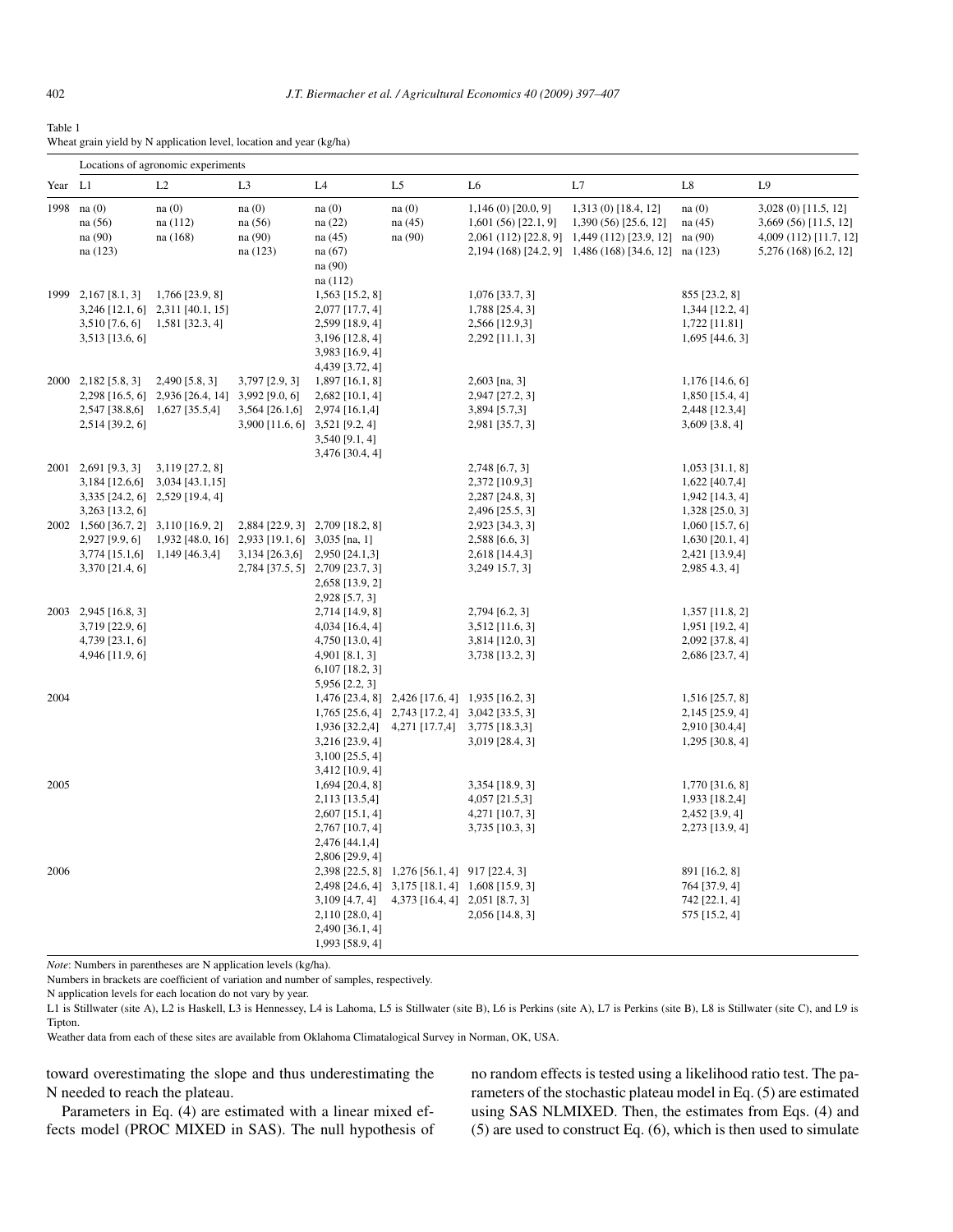expected net returns for each of the five nitrogen fertilization strategies considered.

#### *4.1. Simulation of expected net returns*

Net returns on 250 sample grids within each of 250 sample years are simulated using the following steps. First, sample values for the error components in Eq. (6) are simulated using a random number generator. Errors are assumed normally distributed with mean zero and estimated variances provided from the regression procedures used to estimate Eqs. (4) and (5). Intercepts, slopes, and expected value of optical reflectance information at the plateau are also provided from these regression procedures. In addition to the error components, values of  $ORI_{it}^S$  and  $ORI_t^{NRS}$  are simulated for each grid and year of the sample. Moreover, per ha custom application rates \$15.12, \$9.24, and \$12.37 were used for the pre-plant  $NH<sub>3</sub>$  uniform rate, the late-winter UAN uniform-rate system, and the late-winter UAN precise-rate system, respectively. A zero level of nitrogen is assumed when expected net returns from application are negative.

The process for calculating sample values of ORI from the NRS is

$$
ORI_t^{NRS} = ORI_t^M + v_t + u_t,\tag{17}
$$

and the process for calculating sample values for the ORI on an individual grid and year is described by Eq. (5). Again, we note that since the NRS is a strip applied across a large area of the field, the plateau spatial variability is assumed to average out to zero given that a substantial number of readings are taken from it.

After sample values for the errors and the ORI are simulated for each grid and year, the formulas for the optimal levels of nitrogen (Eqs.  $(7)$ ,  $(9)$ ,  $(11)$ , and  $(12)$ ) for each of the alternative systems can be used to generate samples of optimal nitrogen rates for each grid in each year. Systems (3) and (4) assume measurements are without error and use the exact production function that is simulated, and therefore, the results represent upper bounds on what these systems could achieve in practice. If the expected return from applying nitrogen is below the application cost, then no nitrogen is applied. The yield response function defined in Eq. (6) is then used to calculate sample values for wheat yield for each system, grid, and year in the sample. Net returns are then calculated as the difference between wheat revenue and the cost of nitrogen and nitrogen application expenses for each grid in the year. The Monte Carlo integration is then completed by averaging net returns across the sample of years for each system. The differences in the average profits between the precision systems and the conventional extension service-recommended system of applying 90 kg per ha of nitrogen pre-plant provide an approximation for how much a conventional winter wheat producer would be willing to pay for a plant-based precision system. For each system, a long-run average price of \$0.11 per kg is used for the expected price of wheat grain and market prices of \$0.33 and \$0.55 per kg are used for NH<sub>3</sub> and UAN, respectively (Oklahoma Department of Agriculture).

#### *4.2. Gains in efficiency*

There are two reasons that topdress N might be used more efficiently than anhydrous applied pre-plant. First, denitrification or leaching of the nitrogen could occur. This is most likely to happen with sandy, high pH soils, and high rainfall. Second, the foliar applied UAN might be more efficiently absorbed by the plant than the soil applied anhydrous. Foliar applied UAN also has possible disadvantages in that it needs rainfall to make it available to the wheat plant and to prevent volatilization. The literature is mixed, with some experiments finding benefits from split or spring applications (e.g., Topal et al., 2003), while other experiments finding no benefit (e.g., Brown and Petrie, 2006). Woolfolk et al. (2002) and Subedi et al. (2007) provide brief reviews of other past experiments. Most of the soils dealt with here are fine-textured and of low pH, so leaching and denitrification should be limited. But many producers do use split applications, which suggests that there may be some benefit to spring applications. For this study, we assign a 20% gain in efficiency<sup>2</sup> to the marginal product of topdress nitrogen, such that the slope parameter  $\beta$  is effectively multiplied by 1.2. Note that such a linear relationship is a simplification and that topdress nitrogen may even be inferior for the initial units of applied N since many producers use split applications. The efficiency parameter is assigned to Eq. (6) and for the optimal levels of nitrogen in Eqs. (9), (11), and (12).

#### **5. Results and discussion**

Regression estimates of Eq. (4) are presented in Table 2. The null hypothesis of no random effects is rejected based on the likelihood ratio test. The slope parameter (*b*) is significant at the 0.05 level. The intercept parameter (*a*) is significant at the 0.10 level. Estimates of Eq. (5) are presented in Table 3. The marginal product of nitrogen  $(1.2b\beta = (1.2 \times 452.1 \times 0.0265)$ 14.39) is considerably smaller than  $\gamma/\tau = 0.6/0.0239 = 25.10$ assumed in the NFOA. Our estimate is that approximately 0.0695 kg of nitrogen should be applied to gain an additional kilogram of wheat, while Raun et al. (2002) assume that only 0.0398 kg is needed. The spatial variability is determined by the estimate of  $\sigma_{\varepsilon}^2$  which is 0.5709. The relative variability of this estimate is within the range of spatial variability estimates found by Reed et al. (2008). Reed et al. considered a field

<sup>2</sup> Note that the optimal amount of nitrogen applied is not very sensitive to the price of nitrogen. For the perfect information system, we find that an average of 37 kg/ha of N is applied. If no efficiency adjustment is used with a price of N at \$.55/kg, then the net returns of the perfect information system will be reduced by \$4. Since the sensitivity to this assumption can be easily calculated, we do not include any formal sensitivity analysis with respect to the efficiency parameter.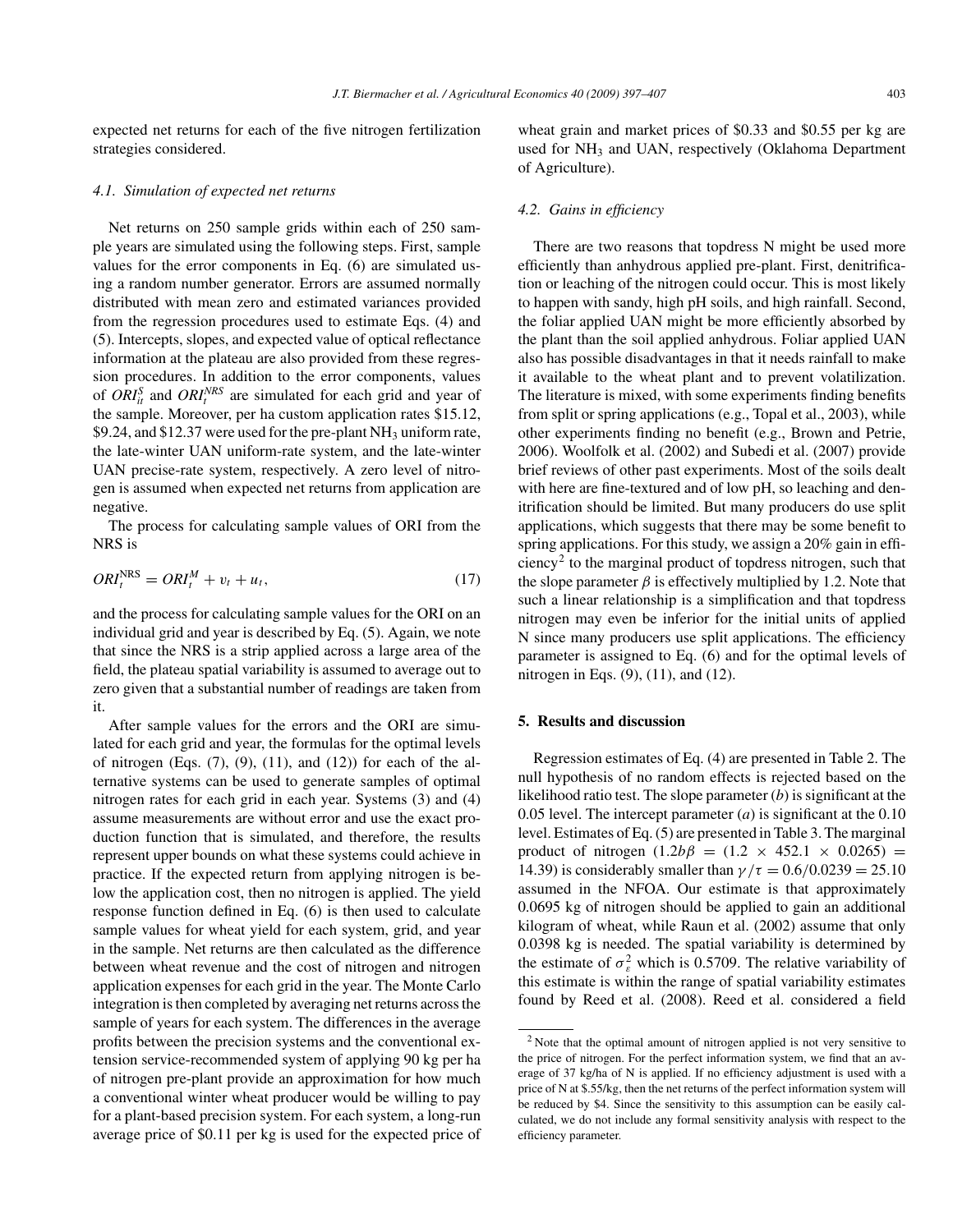| Table 2                                                                   |  |
|---------------------------------------------------------------------------|--|
| Regression of wheat yield response on the optical reflectance index (ORI) |  |

| <b>Statistic</b>          | Symbol              | Estimates <sup>a</sup> |
|---------------------------|---------------------|------------------------|
| Intercept                 | a                   | $-351.2$<br>(236.5)    |
| Optical reflectance (ORI) | h                   | 452.1<br>(28.2)        |
| Year random effect        | $\sigma_{\omega}^2$ | 6,975<br>(1,736)       |
| Error variance            | $\sigma_{\eta}^2$   | 7,076<br>(358)         |

*Note*: The parameter estimates for Eq. (2) were estimated using PROC MIXED in SAS.

aAsymptotic standard errors are in parentheses.

Table 3

Stochastic linear plateau model of optical reflectance index as a function of nitrogen

| Symbol             | Estimates <sup>a</sup> |
|--------------------|------------------------|
| $\alpha$           | 5.6882                 |
|                    | (0.0640)               |
| β                  | 0.0265                 |
|                    | (0.1805)               |
| $ORI^M$            | 6.8879                 |
|                    | (0.0599)               |
| $N_t^{NRS}$        | 64.7410                |
|                    | (0.2193)               |
| $\sigma_v^2$       | 0.6564                 |
|                    | (0.1048)               |
| $\sigma^2_\mu$     | 0.8471                 |
|                    | (0.0825)               |
| $\sigma_{\rm s}^2$ | 0.5709                 |
|                    | (0.0295)               |
|                    |                        |

*Note*: The parameter estimates for Eq. (3) were estimated using NLMIXED procedure in SAS.

<sup>a</sup>Asymptotic standard errors are in parentheses.

selected because it had high spatial variability and most years the field had more spatial variability than that estimated here. Greater spatial variability would add to the value of the variable rate systems.

Expected yield, optimal levels of nitrogen, and expected profits for each system are reported in Table 4. As expected, the perfect information plant-based (variable topdress-sensed) precise-rate system based on real-time sensing and fertilization had the largest net expected return of approximately \$271 per ha. The net return of this "perfect system" is approximately 6% greater than the (uniform pre-plant 90 kg per ha) extension service recommendation. The net expected return to the "perfect system" is \$16 per ha relative to the uniform pre-plant 90 kg per ha system.

The late-winter topdress (with UAN) uniform-rate (uniform topdress-sensed) system, based on sensing of an NRS using perfect information, has an average net return approximately \$9 per ha greater than that obtained from the uniform pre-plant 90 kg per ha (with  $NH<sub>3</sub>$ ) system.<sup>3</sup> The late-winter uniform topdress-sensed system uses 41% less nitrogen on average than the uniform pre-plant 90 system; however, the cost of nitrogen (as UAN) for the topdress system is only \$0.49 per ha less than the cost of nitrogen (as NH3) for pre-plant system. Moreover, the additional yield obtained with the uniform pre-plant 90 system relative to the uniform topdress-sensed system results from using a greater average uniform level of nitrogen (90 kg versus 53 kg). Using the average from a set of sensor readings taken from the farmer's field to approximate the uniform level of nitrogen needed to achieve the yield plateau is likely to result in some areas of the field receiving less nitrogen than actually needed, keeping some areas of the field from reaching the yield plateau.

A noteworthy comparison is the \$16 per ha difference in net return between the perfect information (variable topdresssensed) system and the system that uses the NFOA (variable topdress-sensed NFOA). The NFOA is unlikely to ever perform as well as the perfect information system described in this paper. However, the marginal product of nitrogen for the NFOA is too high, and reducing it to the actual size would presumably yield higher profits.

Sensitivity analyses with respect to changes in the price of wheat, the price of NH<sub>3</sub>, and the price of UAN are reported in Table 5. Since most of the systems have yields close to the maximum, the differences in the systems vary little with respect to changes in price. The exceptions being the check (zero nitrogen fertilizer) system and the NFOA system, which both have lower yields. Where wheat price increases to \$0.184 per kg, the value of the perfect information (variable topdress-sensed) system above that of the extension service recommendation (uniform pre-plant 90) is only an additional \$1.85 per ha above what it was assuming \$0.074 per kg.

As expected, the value of the perfect-information (variable topdress-sensed) system increases relative to the extension service-recommended (uniform pre-plant 90) system as the price of NH<sub>3</sub> increases relative to the price of UAN. When the price of  $NH<sub>3</sub>$  is increased to the point where it is equal to the price of UAN, the value of the variable rate precision (variable topdress-sensed) system increases to approximately \$36 per ha over that of the extension service-recommended (uniform pre-plant 90) system. The opposite relationship exists when the price of UAN increases relative to the price of NH<sub>3</sub>. If the price of UAN increases to \$1.21 per kg, holding the price of NH3 constant at \$0.33 per kg, then the value of the extension service-recommended (uniform pre-plant 90) system is approximately \$8 per ha more profitable than the perfect variable rate (variable topdress-sensed) system. In this situation, a typical producer would not be interested in adopting the plant-based precision system. If both NH<sub>3</sub> and UAN prices increase the

<sup>&</sup>lt;sup>3</sup> Note that the extension recommendation is not the optimal pre-plant level. The optimal level can be computed following Tembo et al. (2008). The optimal pre-plant level is 65 kg/ha, which gives a yield of 2693 kg/ha and a net return of \$260/ha.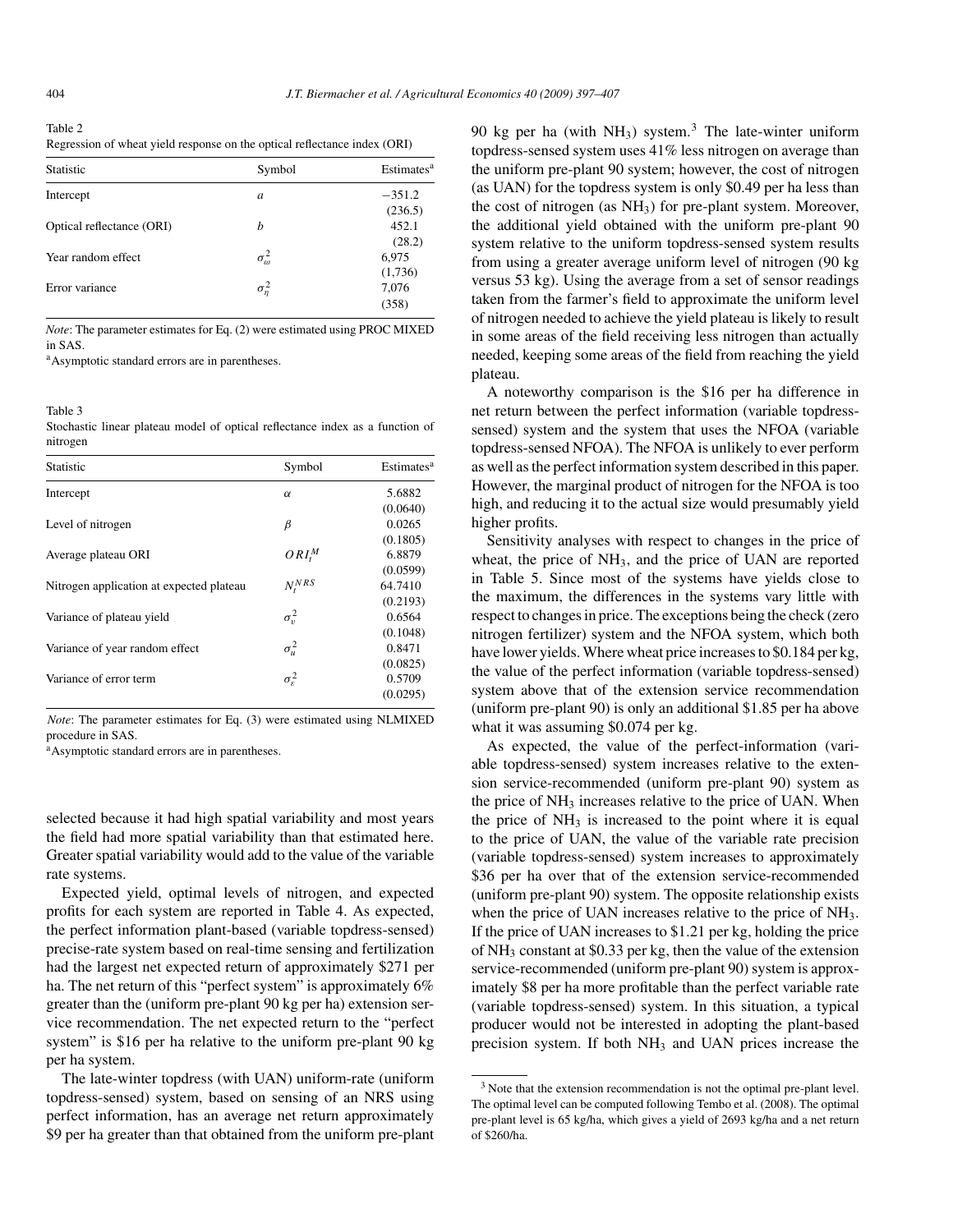| <u>Trende Jiera, ma ogén, une expected promo from unernan e ma ogén management o joienno</u> |                   |                         |                                      |                                       |                                            |  |  |  |
|----------------------------------------------------------------------------------------------|-------------------|-------------------------|--------------------------------------|---------------------------------------|--------------------------------------------|--|--|--|
| Estimate                                                                                     | System            |                         |                                      |                                       |                                            |  |  |  |
|                                                                                              | Zero <sup>a</sup> | Uniform pre-plant $90b$ | Uniform topdress sensed <sup>c</sup> | Variable topdress sensed <sup>d</sup> | Variable topdress sensed NFOA <sup>e</sup> |  |  |  |
| Average yield (kg/ha)                                                                        | 2,199             | 2.723                   | 2,689                                | 2,740                                 | 2,476                                      |  |  |  |
| Average nitrogen (kg/ha)                                                                     |                   | 90                      | 53                                   | 37                                    | 18                                         |  |  |  |
| Expected profit (\$/ha)                                                                      | 242               | 256                     | 265                                  | 271                                   | 255                                        |  |  |  |

| Table 4 |  |                                                                                            |
|---------|--|--------------------------------------------------------------------------------------------|
|         |  | Average yield, nitrogen, and expected profits from alternative nitrogen management systems |

*Note*: The prices used were \$0.11/kg for wheat, \$0.33/kg for NH<sub>3</sub>, and \$0.55/kg for UAN. <sup>a</sup>A check system with no nitrogen added either pre-plant or late winter.

<sup>b</sup>A pre-plant NH<sub>3</sub> uniform rate of 90 kg/ha of nitrogen, a proxy for the state extension service recommendation.<br><sup>c</sup>A late-winter topdress UAN uniform-rate system based on sensing of a nitrogen-rich strip (NRS) applied p knowledge).

<sup>d</sup>A late-winter topdress UAN precise-rate system based on real-time sensing (perfect knowledge).

eA late-winter topdress UAN precise-rate system based on real-time sensing and a nitrogen fertilizer optimization algorithm (NFOA) developed by Raun et al. (2002).

Table 5

Sensitivity values for independent relative changes in price of wheat, price of anhydrous ammonia (NH3), and price of urea-ammonium nitrate (UAN) (\$/ha)

|                               | Price            | System                   |                         |                                      |                                       |                                            |  |  |
|-------------------------------|------------------|--------------------------|-------------------------|--------------------------------------|---------------------------------------|--------------------------------------------|--|--|
| Parameter                     |                  | Zero <sup>a</sup>        | Uniform pre-plant $90b$ | Uniform topdress sensed <sup>c</sup> | Variable topdress sensed <sup>d</sup> | Variable topdress sensed NFOA <sup>e</sup> |  |  |
| Wheat price $(p)$             | 0.074            | 161                      | 155                     | 168                                  | 171                                   | 165                                        |  |  |
| $(\frac{5}{kg})$              | 0.110            | 242                      | 256                     | 265                                  | 271                                   | 255                                        |  |  |
|                               | 0.147            | 323                      | 356                     | 363                                  | 372                                   | 348                                        |  |  |
|                               | 0.184            | 404                      | 456                     | 461                                  | 473                                   | 437                                        |  |  |
| NH <sub>3</sub> price $(r^P)$ | 0.33             | $\qquad \qquad -$        | 256                     | $\qquad \qquad$                      |                                       | $\qquad \qquad$                            |  |  |
| $(\$/kg of N)$                | 0.55             | $\qquad \qquad$          | 236                     |                                      |                                       |                                            |  |  |
|                               | 0.73             | $\overline{\phantom{0}}$ | 220                     |                                      |                                       |                                            |  |  |
|                               | 0.88             | -                        | 206                     | $\overline{\phantom{m}}$             |                                       |                                            |  |  |
|                               | 1.10             |                          | 186                     |                                      |                                       |                                            |  |  |
| UAN price $(r^T)$             | 0.55             |                          |                         | 265                                  | 271                                   | 255                                        |  |  |
| $(\frac{5}{kg}$ of N)         | 0.77             |                          |                         | 257                                  | 263                                   | 251                                        |  |  |
|                               | 0.99             |                          |                         | 248                                  | 255                                   | 248                                        |  |  |
|                               | 1.21             |                          |                         | 243                                  | 248                                   | 246                                        |  |  |
| $p, r^P, r^T$                 | 0.22, 0.73, 1.21 | 484                      | 520                     | 532                                  | 549                                   | 516                                        |  |  |

<sup>a</sup>A check system with no nitrogen added either pre-plant or late winter.<br><sup>b</sup>A pre-plant NH<sub>3</sub> uniform rate of 90 kg/ha of nitrogen, a proxy for the state extension service recommendation.

<sup>c</sup>A late-winter topdress UAN uniform-rate system based on sensing of a nitrogen-rich strip (NRS) applied pre-plant to a narrow strip across the field.

<sup>d</sup>A late-winter topdress UAN precise-rate system based on real-time sensing (perfect knowledge).

eA late-winter topdress UAN precise-rate system based on real-time sensing and a nitrogen fertilizer optimization algorithm developed by Raun et al. (2002).

same percentage to \$0.73 and \$1.21 per kg respectively, then the 90 kg per ha system has about \$25 per ha less profit than all three systems that use sensing. But, applying no nitrogen is almost as profitable as using the sensing systems. In the presence of such large increases in nitrogen prices and \$0.11 per kg wheat price, it is likely that farmers would recognize that it did not pay to apply nitrogen even if they did not use a sensing system.

The last line of Table 5 gives a scenario of high nitrogen and high wheat prices. The scenario is close to expected prices at planting in 2007 and uses the historical price ratio between UAN and  $NH<sub>3</sub>$ . Actual UAN prices in 2007 were relatively higher. This scenario shows greater relative profit for the two perfect information systems. The variable rate perfect information system has a gain of nearly \$29 per ha over the conventional practice of 90 kg per ha.

#### **6. Summary and conclusions**

Panel data covering nine years and seven locations in Oklahoma are used to estimate the wheat yield response to nitrogen conditional on optical reflectance information taken from growing wheat plants in the late winter. Only data from pre-plant applications were available and so the analysis is based on the assumption that there is a 20% gain in efficiency when using topdress applications. Under the assumption that the random processes are known perfectly, a maximum threshold value for the plant-based precision technology (variable topdress-sensed), over and above that of the conventional (uniform pre-plant 90) system, is found to be approximately \$16 per ha. The field-level precision (uniform topdress-sensed) system is about \$9 per ha more than the conventional system. With the 2007 prices for nitrogen and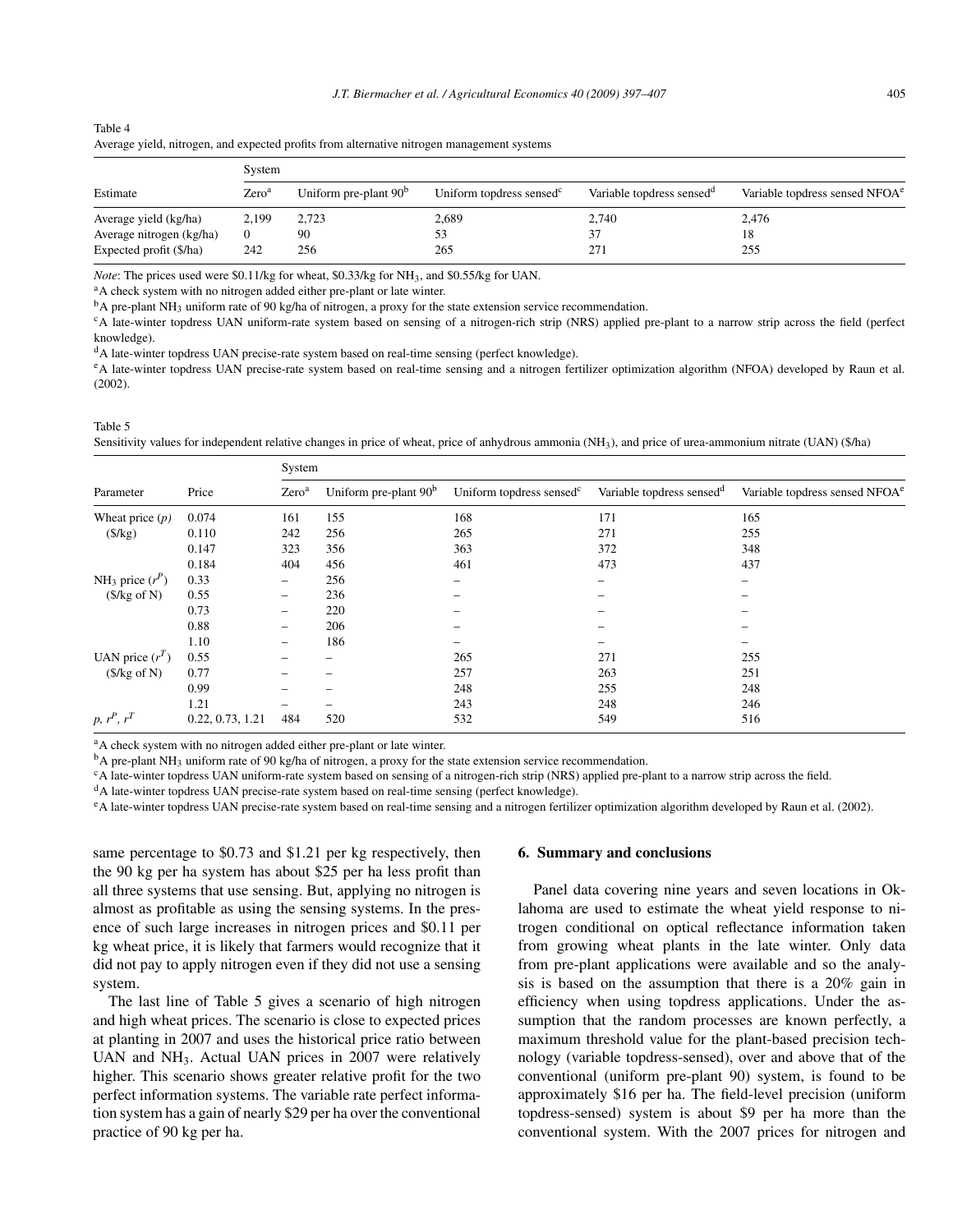wheat, the advantage of the sensing systems approximately doubled.

The key reason that the potential advantage of the precision systems is so small is that pre-plant nitrogen can use anhydrous ammonia, which is much cheaper per unit of nitrogen. The value of the perfect information plant-sensing system found in this study would be greater if the price of  $NH<sub>3</sub>$  were to increase relative to UAN.

The findings of this study appear to explain why adoption has been slow. These findings also indicate that the optical sensing technology, including the NFOA in many cases, does not apply enough nitrogen fertilizer, and therefore could be improved (the formula has subsequently been changed to apply more nitrogen). Another disadvantage of the sensing system is that it is not calibrated to work when wheat is grazed. Also, there is a risk that fields could be too wet to apply any nitrogen in the spring.

While the findings of this study may be disappointing to some, this does not mean that there is no future to precision sensing for nitrogen. First, the study does show potential benefits from sensing. Even \$9 per ha can become a large number if the technology can be used across a large area. The Raun et al. (2002) algorithm is continually being updated and improved. Less costly and less accurate systems such as a regional recommendation are a possibility. Tembo et al. (2008) estimate a higher marginal product of nitrogen than that estimated here, which would increase the value of sensing. There are potential disadvantages of applying excess nitrogen pre-plant that are not considered here. Research has occasionally shown yield losses from applying excess nitrogen. The technology may have more potential in a crop like sugar beets, where excess nitrogen promotes growth of sugar beet tops at the expense of root development. The excess nitrogen may increase acidity in the soil, which would cause producers to incur costs of applying lime. While most of the excess nitrogen is likely released to the atmosphere, there are potential externalities if the excess nitrogen leaches into groundwater or surface water. Also, some producers may not desire to use anhydrous ammonia and in that case the value of precision sensing would be much higher. While the potential returns may not be phenomenal and the precision sensing system analyzed may have net returns near breakeven levels, the research does show that returns to precision sensing could be positive if more accurate and/or less costly.

## **Acknowledgments**

The project was supported by the USDA Cooperative State Research, Education and Extension Service, Hatch grant number H-2574 and by the Oklahoma Agricultural Experiment Station.

# **References**

Alchanatis, V., Scmilivitch, Z., Meron, M., 2005. In-field assessment of single leaf nitrogen status by spectral reflectance measurements. Precis. Agric. 6, 25–39.

- Anselin, L., Bongiovanni, R., Lowenberg-DeBoer, J., 2004. A spatial econometric approach to the economics of site-specific nitrogen management in corn production. Am. J. Agric. Econ. 86(3), 675–687.
- Arslan, S., Colvin, T.S., 2002. Grain yield mapping: yield sensing, yield reconstruction, and errors. Precis. Sens. 3, 135–154.
- Asim, M., 2000. Economics of wheat yield variability for Oklahoma farmers using satellite images. PhD dissertation. Oklahoma State University.
- Babcock, B.A., Carriquiry, A.L., Stern, H.S., 1996. Evaluation of soil test information in agricultural decision-making. Appl. Stat. 45, 447– 461.
- Begiebing, S., Schneider, M., Bach, H., Wagner, P., 2007. Assessment of in-field heterogeneity for determination of the economic potential of precision farming. In: Stafford, J.V. (Ed.), Precision Agriculture pp. 811–818. Wageninger Publishers, Amsterdam.
- Berck, P., Helfand, G., 1990. Reconciling the von Liebig and differentiable crop production functions. Am. J. Agric. Econ. 72, 4, 373–386.
- Biermacher, J.T., Epplin, F.M., Brorsen, B.W., Solie, J.B., Raun, W.R., 2006. Maximum benefit of a precise nitrogen application system for wheat. Precis. Agric. 7, 193–204.
- Brown, B.D., Petrie, S., 2006. Irrigated hard winter wheat response to fall, spring, and late season applied nitrogen. Field Crops Res. 96, 260–268.
- Bullock, D.S., Ruffo, M.L., Bullock, D.G., Bollero, G.A., 2009. The value of variable rate technology: an information-theoretic approach. Am. J. Agric. Econ. 91, 209–223.
- Daberkow, S.G., McBride, W.D., 2000. Adoption of precision agriculture technologies by U.S. farmers. Proceedings of the 5th International Conference on Precision Agriculture, Minneapolis, MN, ASA/CSSA/SSSA, Madison, WI, 16–19 July.
- Ehlert, D., Dammer, K.H., 2006. Widescale testing of the crop-meter for site specific farming. Precis. Agric. 7, 101–115.
- Ehlert, D., Schmerler, J., Voelker, U., 2004. Variable rate nitrogen fertilisation of winter wheat based on a crop density sensor. Precis. Agric. 5, 263– 273.
- Havránková, J., Rataj, V., Godwin, R.J., Wood, G.A., 2007. The evaluation of ground based remote sensing systems for canopy nitrogen management in winter wheat—economic efficiency. Agric. Eng. Int.: The CIGR Ejournal. Manuscript CIOSTA 07 002. Volume 9(December).
- Hossain, I., Epplin, F.M., Horn, G.W., Krenzer, E.G. Jr, 2004. Wheat production and management practices used by Oklahoma grain and livestock producers. Oklahoma Agricultural Experiment Station Bulletin B-818.
- Isik, M., Hudson, D., Coble, K.H., 2005. The value of site-specific information and the environment: technology adoption and pesticide use under uncertainty. J. Environ. Manage. 76, 245–254.
- Kaitibie, S., Epplin, F.M., Brorsen, B.W., Horn, G.W., Kaiser, E.G., 2003. Optimal stocking density for dual-purpose winter wheat production. J. Agric. Appl. Econ. 35(1), 29–38.
- Kaitibie, S., Nganje, W.E., Brorsen, B.W., Epplin, F.M., 2007. A cox parametric bootstrap test of the von Liebig hypothesis. Can. J. Agric. Econ. 55, 15–25.
- Kilian, B., 2001. Economic aspects of precision farming: a German viewpoint. Proceedings of the 5th International Conference on Precision Agriculture, Bloomington, Minnesota, USA, 16–19 July 2000. Available at http://www.preagro.de/Veroeff/USA\_Economy.pdf.

Large, E.C., 1954. Growth stages in cereals. Plant Pathol. 3, 128–129.

- Lowenberg-DeBoer, J., 2006. Effect of higher energy and fertilizer prices on precision Ag adoption. Site Specific Management Center Newsletter, Purdue University, February. Available at http://www.agriculture. purdue.edu/ssmc/Frames/SSMC\_newsletter2\_2006.pdf.
- Lowenberg-DeBoer, J., Aghib, A., 1999. Average returns and risk characteristics of site specific P and K management: eastern corn belt on-farm trail results. J. Prod. Agric. 12(2), 276–282.
- Mullen, R.W., Freeman, K.W., Raun, W.R., Johnson, G.V., Stone, M.L., Solie, J.B., 2003. Identifying an in-season response index and the potential to increase wheat yield with nitrogen. Agronomy J. 95, 347–351.
- Oklahoma Market Report, Oklahoma Department of Agriculture, Oklahoma City, OK. Various Issues.
- Paris, Q., 1992. The von Liebig hypothesis. Am. J. Agric. Econ. 74, 4, 1019– 1028.